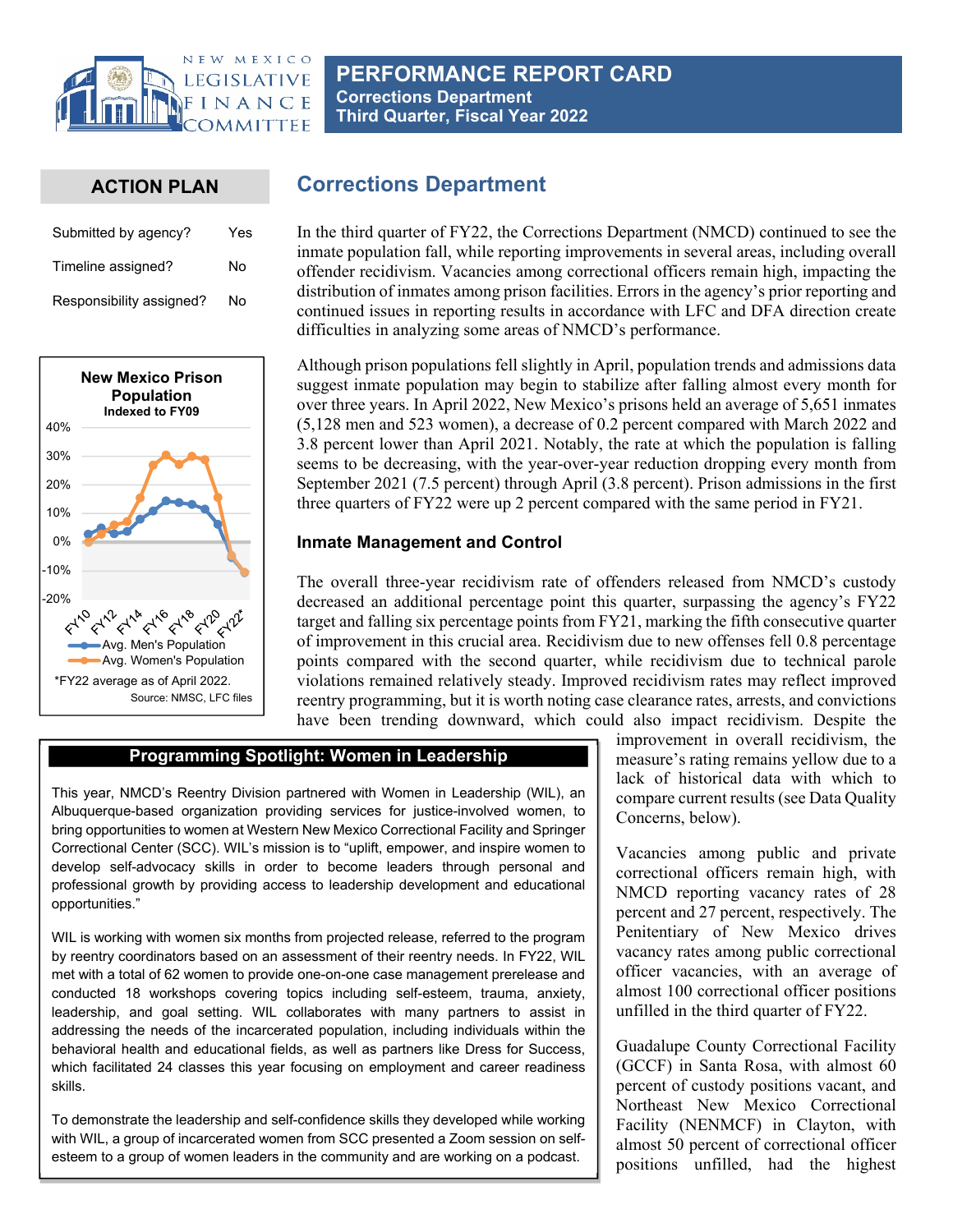

**PERFORMANCE REPORT CARD Corrections Department Third Quarter, Fiscal Year 2022** 

#### **Hepatitis C Treatment**

This quarter NMCD treated 97 inmates for hepatitis C with an 83 percent treatment success rate, bringing the total number of inmates treated since the agency began its concentrated effort to eliminate the disease from prisons to 715, about 25 percent of the total infected population housed in New Mexico's prisons.

The department has expended \$11 million of the total \$22 million appropriated for this purpose, as well as \$5.2 million from its operating budget. During the 2022 legislative session, the special appropriation was extended through FY23. Based on current treatment rates, it may be necessary to extend the appropriation for an additional one to two years to fully complete the project.



vacancy rates among public facilities this quarter. Last spring, high vacancies among correctional officers at GCCF prompted NMCD to reduce the inmate population at that facility to less than half its capacity, and as vacancy rates among correctional officers at NENMCF began to increase significantly this fall, the agency similarly reduced the population housed at that facility to under half capacity. As of May 2, GCCF housed 257 inmates (44 percent of its 590-bed capacity) and NENMCF housed 280 inmates (45 percent of its 628-bed capacity).

Western New Mexico Correctional Facility South (WNMCF-S) in Grants (previously known as Northwest New Mexico Correctional Facility) had the lowest correctional officer vacancy rate among public facilities, at 14 percent, while Central New Mexico Correctional Facility (CNMCF) in Los Lunas had a vacancy rate of 17 percent. CNMCF's low vacancy rate is a result of the transfer of 93 vacant positions to GCCF and WNMCF-S when the Corrections Department (NMCD) took over operations of those facilities in November, and the facility employed 35 fewer officers in May than at the beginning of FY22. Of the 135 vacant positions transferred from CNMCF and other facilities to GCCF and WNMCF-S in November, 87 were filled as of May 1. After transferring significant vacancy savings out of Inmate Management and Control personnel, the agency's most recent budget projection estimates a year-end balance of \$3.7 million in that category.

NMCD's reporting on release-eligible inmates imprisoned past their release dates (those serving "in-house parole") continues to not comply with guidance from DFA and LFC (see Data Quality Concerns, below). Although the department reports relatively similar levels of inmates serving in-house parole this quarter compared with the second quarter, the number of in-house parolees appears to have increased from an estimated average of 61 in the second quarter to 70 in the third quarter. In April and May, the number of inhouse parolees has increased further, reaching 75 on April 15, 95 on May 16, and 101 on May 26. This increase is particularly notable because NMCD cut the number of inhouse parolees by almost half between FY20 and FY21. While the FY22 average inhouse parole population is still likely to be lower than the FY21 average, this upward trend is concerning.

Drug use among inmates rose significantly in the first three quarters of FY22 compared with FY21, with the positivity rate of randomly-administered drug tests averaging 3.7 percent over this period. This reverses three years of reduced drug use, with test positivity rates falling from 3.9 percent in FY18 to 2 percent in FY21. To reduce the flow of drugs into prison facilities, NMCD instituted a new policy in December 2021 in which personal mail for inmates at publicly operated facilities is not sent directly to those facilities but is routed through a third-party vendor that provides scanned versions of the mail to inmates; this significantly restricts the types of mail inmates may receive, with items such as greeting cards no longer accepted. This policy does not appear to have reduced drug use in the third quarter; results in future quarters should be monitored to determine if the policy is having its intended impact.

| Budget: \$278,234.1 FTE: 1,995                                          | <b>FY20</b> | <b>FY21</b><br>Actual Actual Target | FY22 | <b>FY22</b><br><b>O</b> 1 | <b>FY22</b><br>$\Omega$ | <b>FY22</b><br><b>O3</b> | Rating                                                                                                                                                                                                                              |
|-------------------------------------------------------------------------|-------------|-------------------------------------|------|---------------------------|-------------------------|--------------------------|-------------------------------------------------------------------------------------------------------------------------------------------------------------------------------------------------------------------------------------|
| Recidivism<br>Prisoners reincarcerated within 36<br>months <sup>1</sup> | 54%         | 44%                                 | 42%  | 42%                       | 39%                     | 38%                      | <b>Second</b> the second second second second second second second second second second second second second second second second second second second second second second second second second second second second second second |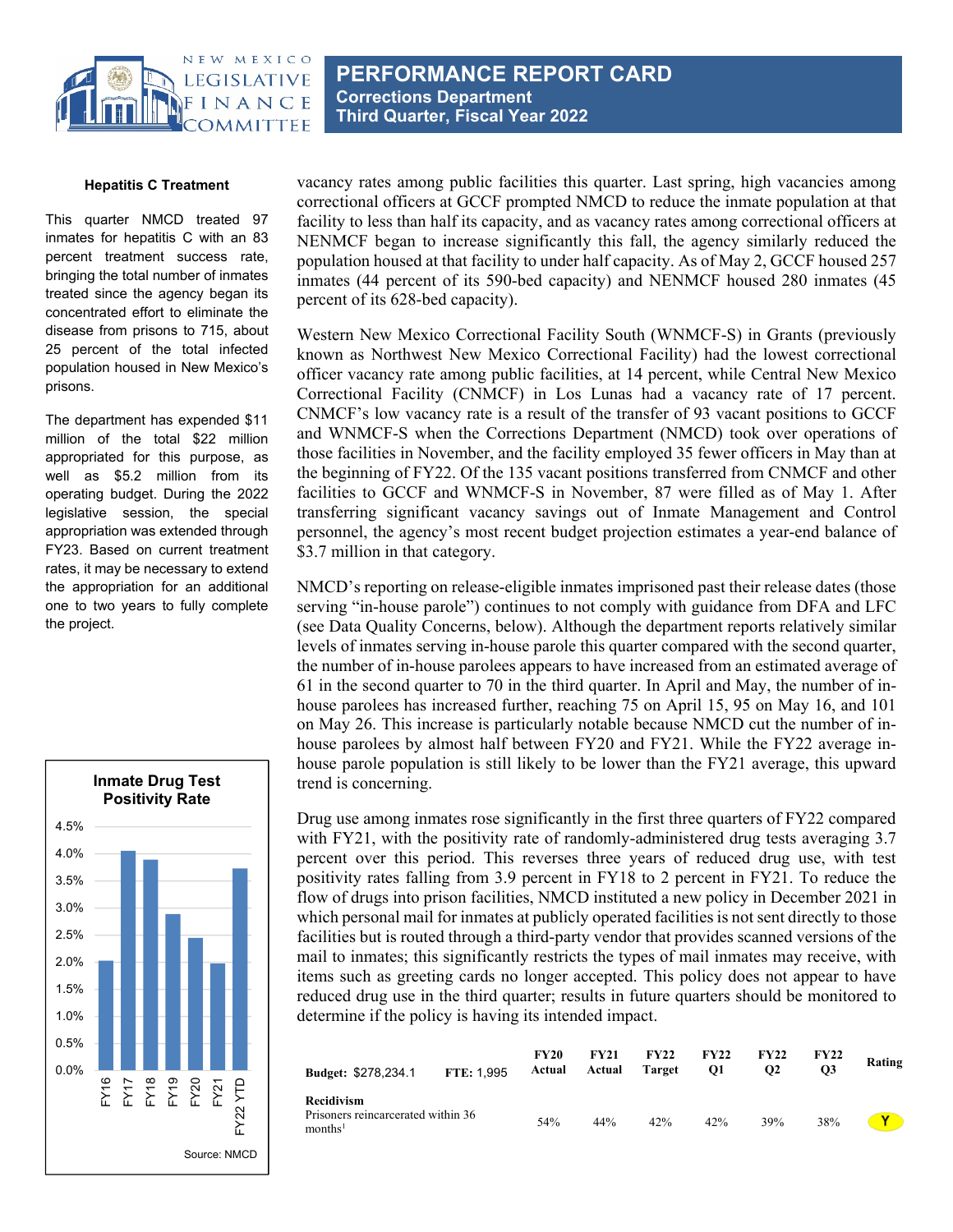

# **PERFORMANCE REPORT CARD Corrections Department Third Quarter, Fiscal Year 2022**

| Prisoners reincarcerated within 36<br>months due to new charges or pending                                                                                                                                     | 12%        | 14%        | 15%                  | 14%                      | 15%                      | 14%                            | G.                 |
|----------------------------------------------------------------------------------------------------------------------------------------------------------------------------------------------------------------|------------|------------|----------------------|--------------------------|--------------------------|--------------------------------|--------------------|
| charges<br>Sex offenders reincarcerated on a new<br>sex offense conviction within 36 months<br>of release on the previous sex offense<br>conviction                                                            | 2%         | 6%         | 3%                   | 0%                       | 0%                       | $0\%$                          | G                  |
| Residential drug abuse program<br>graduates reincarcerated within 36<br>months of release*                                                                                                                     | 21%        | 22%        | N/A                  | 21%                      | 23%                      | 22%                            |                    |
| <b>Prison Violence</b><br>Inmate-on-inmate assaults resulting in<br>injury requiring off-site medical<br>treatment<br>Inmate-on-staff assaults resulting in<br>injury requiring off-site medical<br>treatment. | 31<br>7    | 6<br>3     | 15<br>$\overline{0}$ | $\theta$<br>$\mathbf{0}$ | $\theta$<br>$\mathbf{1}$ | $\overline{c}$<br>$\mathbf{1}$ | G                  |
| <b>In-House Parole</b><br>Release-eligible female inmates still<br>incarcerated past their scheduled release<br>$date^2$<br>Release-eligible male inmates still                                                | 7.7%       | 0.6%       | 6%                   | $0.9\%$                  | $1.5\%$                  | $1.1\%$                        | <b>Y</b>           |
| incarcerated past their scheduled release<br>$date^2$                                                                                                                                                          | 6.4%       | 1.4%       | 6%                   | 1.4%                     | 1.1%                     | 1.2%                           | <b>Y</b>           |
| <b>Staffing</b><br>Vacancy rate of correctional officers in<br>public facilities<br>Vacancy rate of correctional officers in                                                                                   | 31%<br>46% | 27%<br>25% | 20%<br>20%           | 31%<br>44%               | 26%<br>28%               | 28%<br>27%                     | $\mathbf{Y}$<br>R. |
| private facilities<br><b>Education</b>                                                                                                                                                                         |            |            |                      |                          |                          |                                |                    |
| Eligible inmates enrolled in educational,<br>cognitive, vocational and college<br>programs                                                                                                                     | 62%        | 41%        | 68%                  | 29%                      | 41%                      | 43%                            | R.                 |
| Participating inmates who have<br>completed adult basic education*3                                                                                                                                            | 77%        | $5\%$      | N/A                  | 3.5%                     | 4.2%                     | 3.7%                           |                    |
| Percent of eligible inmates who earn a<br>high school equivalency credential <sup>3</sup>                                                                                                                      | 77%        | $5\%$      | 80%                  | 3.5%                     | 4.2%                     | 3.7%                           | $\mathsf{R}^-$     |
| Number of inmates who earn a high<br>school equivalency credential                                                                                                                                             | 134        | 118        | 150                  | 20                       | 24                       | 21                             |                    |
| Health<br>Standard healthcare requirements met by<br>medical contract vendor<br>Random monthly drug tests administered                                                                                         | 87%        | 90%        | 100%                 | 94%                      | 95%                      | 96%                            | $\mathbf{Y}$       |
| to at least 10 percent of the inmate<br>population that tests positive for drug<br>$use*$                                                                                                                      | 2.5%       | 2%         | N/A                  | 3.9%                     | 3.4%                     | 3.9%                           |                    |
| <b>Program Rating</b>                                                                                                                                                                                          | R.         | R          |                      |                          |                          |                                | $\mathbf{Y}$       |

**Covid-19 in Prisons** 

As of May 26, there were no active Covid-19 cases in New Mexico's prisons. Overall, the agency reported a total of 4,104 positive cases, 4,030 recoveries, and 29 deaths over the course of the pandemic. The largest number of positive cases were at Lea County Correctional Facility, the facility with the largest prison population, while 12 of the 29 deaths were at CNMCF, which houses inmates in need of serious and long-term medical care.



\*Measure is classified as explanatory and does not have a target.

1. Measure's yellow rating reflects outstanding reporting issues; see Data Quality Concerns, below.

2. Measure's yellow ranking reflects outstanding reporting issues; see Data Quality Concerns, below.

3. NMCD reported this measure had previously been miscalculated and changed the calculation for FY21 but did not provide corrected historical reports. Previously, both measures were calculated as the pass rate of the high school equivalency (HSE) test; now, both are reported as the percent of inmates enrolled in adult basic education who pass the HSE test and therefore earn the credential.

#### **Community Offender Management**

Vacancy rates among probation and parole officers rose an additional percentage point this quarter, the fifth quarter in a row in which NMCD has reported an increase in vacancies for these positions. The 23 percent vacancy rate among these positions this quarter is almost as high as the 25 percent average vacancy rate in FY20, suggesting the dramatic improvement in vacancies in FY21 (over which vacancy rates averaged 16